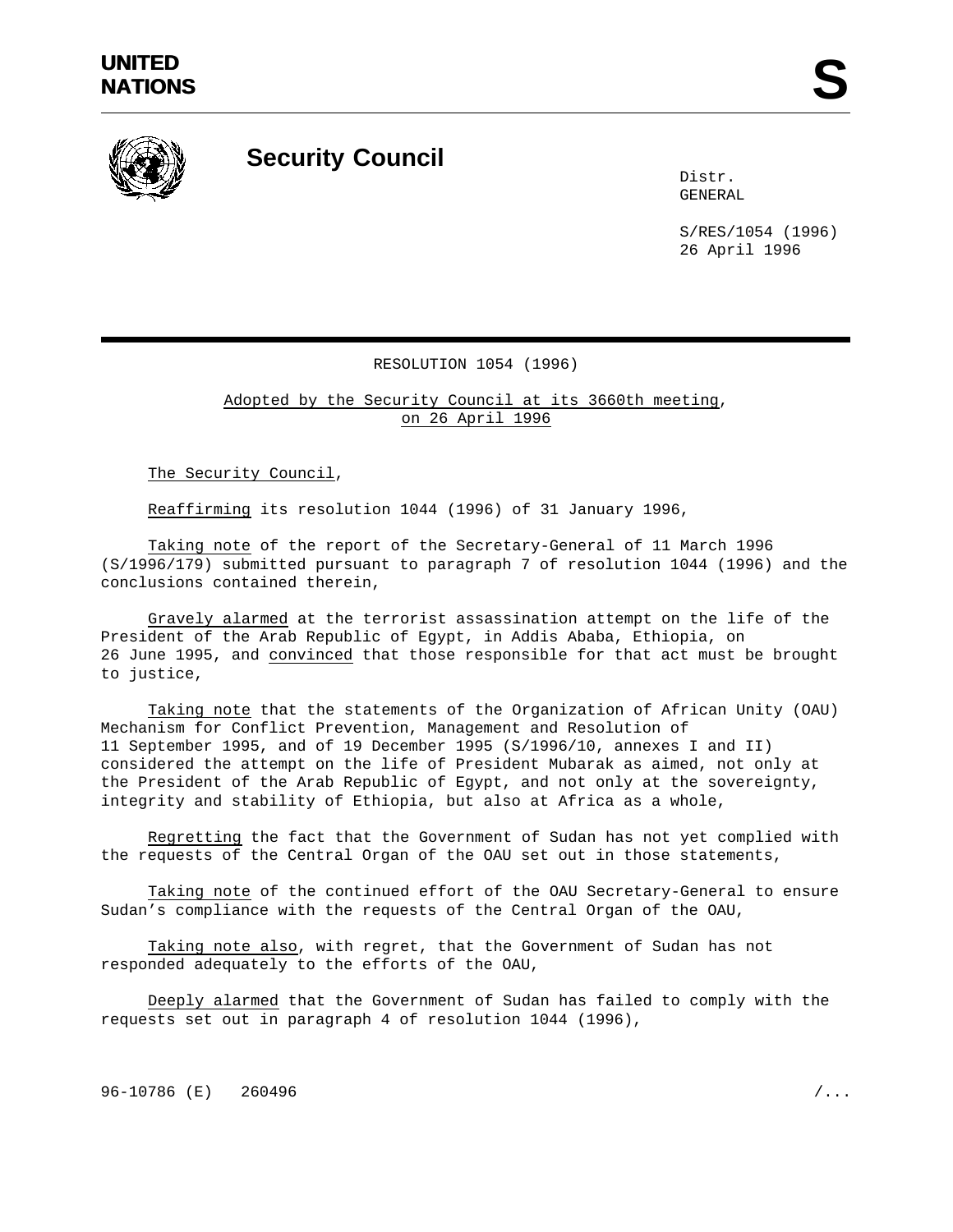Reaffirming that the suppression of acts of international terrorism, including those in which States are involved is essential for the maintenance of international peace and security,

Determining that the non-compliance by the Government of Sudan with the requests set out in paragraph 4 of resolution 1044 (1996) constitutes a threat to international peace and security,

Determined to eliminate international terrorism and to ensure effective implementation of resolution 1044 (1996) and to that end acting under Chapter VII of the Charter of the United Nations,

1. Demands that the Government of Sudan comply without further delay with the requests set out in paragraph 4 of resolution 1044 (1996) by:

(a) Taking immediate action to ensure extradition to Ethiopia for prosecution of the three suspects sheltered in Sudan and wanted in connection with the assassination attempt of 26 June 1995 on the life of the President of the Arab Republic of Egypt in Addis Ababa, Ethiopia; and

(b) Desisting from engaging in activities of assisting, supporting and facilitating terrorist activities and from giving shelter and sanctuary to terrorist elements; and henceforth acting in its relations with its neighbours and with others in full conformity with the Charter of the United Nations and with the Charter of the OAU;

2. Decides that the provisions set out in paragraph 3 below shall come into force at 00.01 Eastern Standard Time on 10 May 1996, and shall remain in force until the Council determines that the Government of Sudan has complied with paragraph 1 above;

3. Decides that all States shall:

(a) Significantly reduce the number and the level of the staff at Sudanese diplomatic missions and consular posts and restrict or control the movement within their territory of all such staff who remain;

(b) Take steps to restrict the entry into or transit through their territory of members of the Government of Sudan, officials of that Government and members of the Sudanese armed forces;

4. Calls upon all international and regional organizations not to convene any conference in Sudan;

5. Calls upon all States, including States not members of the United Nations and the United Nations specialized agencies to act strictly in conformity with this resolution, notwithstanding the existence of any rights granted or obligations conferred or imposed by any international agreement or of any contract entered into or any licence or permit granted prior to the entry into force of the provisions set out in paragraph 3 above;